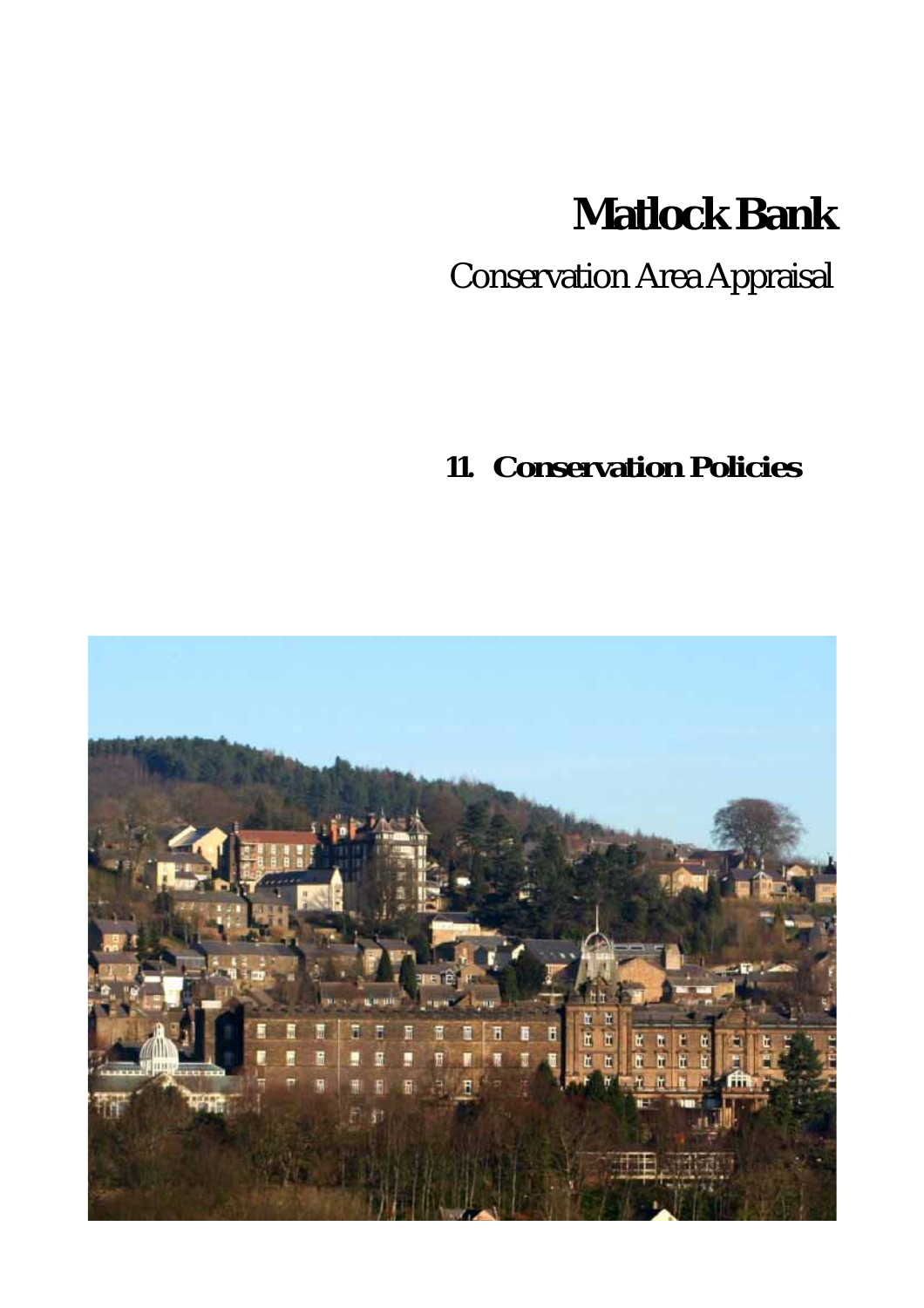#### CONSERVATION POLICIES

#### National Planning Guidance

#### Planning Policy Guidance Note 15 Planning & the Historic Environment

Planning Policy Guidance Notes set out government guidance on planning issues and provide guidance to local planning authorities and others of the operation of the planning system. Local planning authorities must take their guidance into account in preparing their development plans. PPG 15 provides guidance specifically in relation to the historic environment.

The following areas of conservation guidance have been highlighted, in particular where this applies to the Matlock Bank Conservation Area Appraisal.

#### Development and Development Control

The design of new buildings intended to stand alongside historic buildings requires very careful consideration. New buildings need to follow fundamental architectural principles of scale, height, massing and alignment and use appropriate materials. (para.2.14) See also Annex A to PPG1.

In considering applications for planning permission and listed building consent for works which affect a listed building, consideration should be given to the desirability of preserving the setting of a building. The setting is often an essential part of the buildings character especially if a garden or grounds have been laid out to complement its design or function. The setting of a building is not limited only to ancillary land but may include land some distance away. Where a listed building forms an important visual element in the street, development in the street may affect that setting. A proposed high or bulky building might also affect the setting of a building some distance away or alter views of a historic skyline. In some cases, setting can only be defined by a historical assessment of a buildings setting (para.2.16).

#### The Wider Historic Landscape

In defining planning policies for the countryside, local authorities should take account of the historical dimension of the landscape as a whole rather than concentrate on selected areas. Plans should protect its most important components and encourage development that is consistent with maintaining its overall historic character (para.2.26).

# Listed Building Control

Listed building consent is required for demolition and for any works of alteration or extension, which would affect its character as a building of special architectural or historic interest. It is a criminal offence to carry out such works without consent. Listed building controls apply to all works both external and internal, whether or not the particular feature concerned is specifically mentioned in the listed description (paras 3.1 & 3.2)

The listing of a building also confers protection not only on the building but also on any object or structure fixed to the building which is ancillary to the building (para.3.31)

The listing of a building also confers protection on any object or structure within the curtilage of the listed building which forms part of the land and has done so since before 1<sup>st</sup> July 1948 (para.3.33)

#### Conservation Areas

There is a duty on local planning authorities to designate as conservation areas any 'areas of special architectural or historic interest the character or appearance of which it is desirable to preserve or enhance' (para.4.1)

It is the quality and interest of areas, rather than individual buildings, which should be the prime in identifying and assessing conservation areas (para4.2).

The factors to take into consideration when designating (or reviewing) an area are set down in a separate document 'Conservation Area Appraisals' published by English Heritage in 1997, and more recently 'Guidance on Conservation Area Appraisals' and 'Guidance on the Management of Conservation Areas' also published by English Heritage in 2006.

Local planning authorities should seek to establish consistent local standards for their designations and should periodically review their existing conservation areas and their boundaries against those standards (para.4.3)

It is important that the conservation area designation should be justified and the clearer the justification, the sounder will be the base for local plan policies and decisions on planning applications (paras.4.4).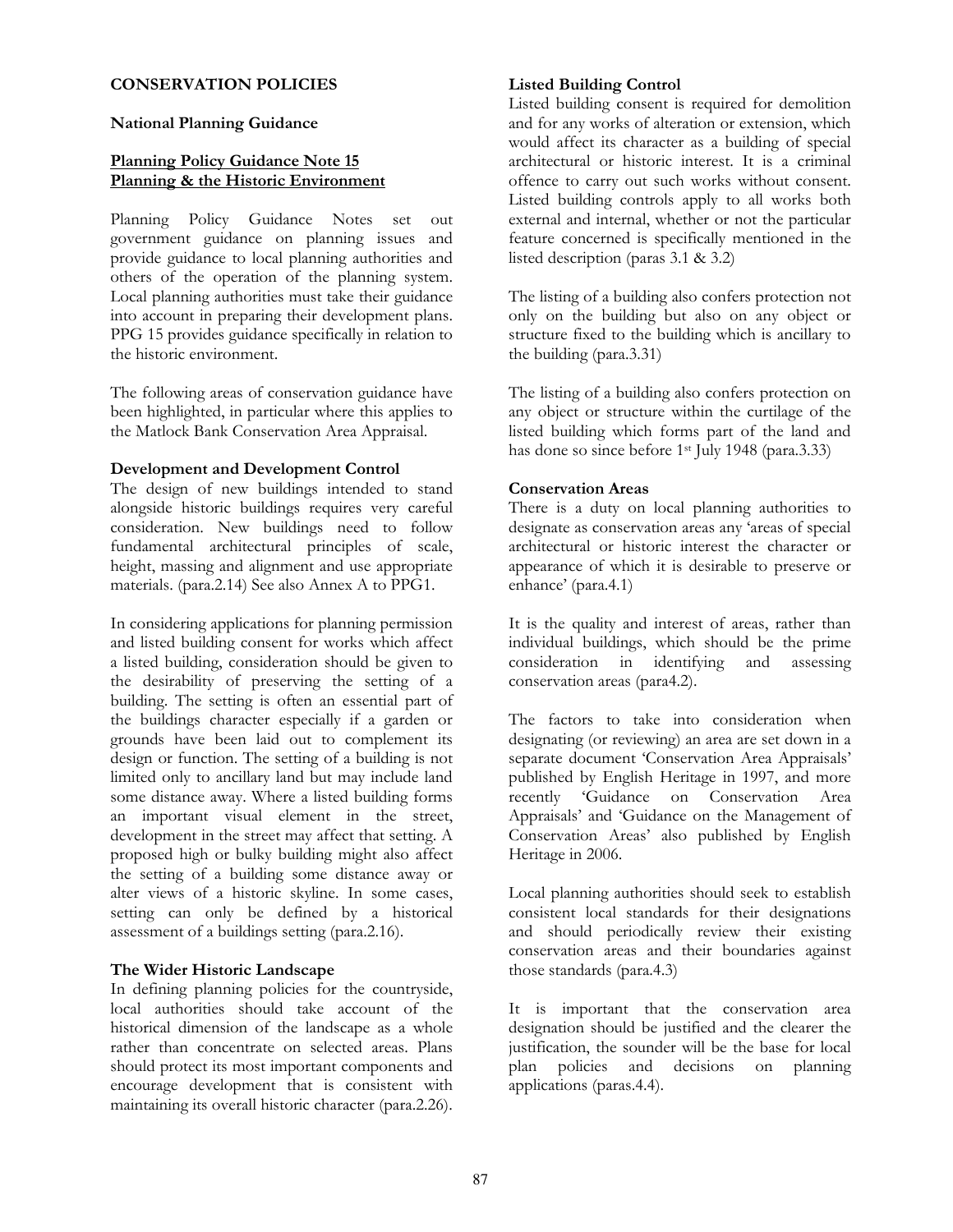Given the nature of conservation area controls, essentially controls over demolition; strengthened controls over minor development and the protection of trees, -designation is not likely to be appropriate as a means of protecting landscape features, except where they form an integral part of the historic built environment. Designation may be suitable for historic parks or gardens or other areas of historic landscape containing structures which contribute to their special interest and fall within the categories subject to conservation area controls (para.4.6)

Consultation with local residents, businesses and other local interests over both the identification of areas and the definition of their boundaries prior to designation is not a statutory requirement but is nevertheless highly desirable. The greater public support for an area, the less additional statutory controls are likely to be required (para.4.7).

Proposals need to be formulated and published for the preservation and enhancement of conservation areas and policies will need to be developed which clearly identify what it is about the character and appearance of the area which needs to be preserved or enhanced and set out the means by which that objective is to be pursued (para.4.9).

There should be consultation with the appropriate bodies e.g. local residents, amenity societies, public utilities, chamber of commerce and highway authority etc. on any proposals for enhancement and preservation of the conservation area (para.4.10).

Local authorities are advised to set up advisory committees or committees to assist in formulating policy for its conservation areas and to advise on planning applications. The committees should involve bodies such as the local Civic Societies, Chambers of Commerce, nominees from the statutory amenity societies and local people. (para.4.13)

In considering planning applications the local planning authority should give special attention to the desirability of preserving or enhancing the character and/or appearance of the conservation area. This obligation should extend to applications adjacent to the conservation area, which could affect its character or setting or views into and out of the area (para.4.14).

Many conservation areas include commercial centers of towns or villages. Whilst conservation

must be a major consideration this cannot realistically prevent all new development. The emphasis will generally need to be on controlled and positive management of change. Policies need to be designed to allow the area to remain alive and prosperous and avoid unnecessary detailed control over businesses and householders, but ensure that new development accords with the areas architectural and historic interest (para.4.16).

Vacant sites or redevelopment of buildings, which make no real contribution to the character of the Conservation Area, or indeed, detract from it, should be a stimulus to imaginative high quality design. There is no need to directly imitate earlier styles but any proposed development should respect the context of the site, so that it becomes part of the well-established character and appearance of the conservation area as a whole (para. 4.17).

In addition to adopted local plan policies, the preparation of design briefs for individually important 'opportunity' sites will be useful. Special regard should be had to scale, height, form, massing, the traditional frontage pattern, vertical or horizontal emphasis, detailed design and the nature and quality of materials (para 4.18).

# Permitted Development in Conservation Areas

The GPDO (1995) requires planning applications for certain types of development in conservation areas which are elsewhere classified as permitted development. These include various types of cladding; the insertion of dormer windows on roof slopes; the erection of satellite dishes on walls, roofs or chimneys fronting a highway; and the installation of radio masts, antennae or radio equipment housing with a volume in excess of two cubic metres. The size of house and industrial extensions that may be carried out without specific planning permission is also more restricted.

Local planning authorities have the powers to make directions withdrawing permitted development rights for a prescribed range of development materially affecting some aspects of the external appearances of dwelling-houses, such as doors, windows, roofs and frontages. Generally the Secretary of States approval is required to impose an Article 4 Direction. Permitted development rights should not be withdrawn without clear justification and it is recommended that there is a clear assessment of the special architectural and historic interest of the area. Article 4 Directions should be used to help to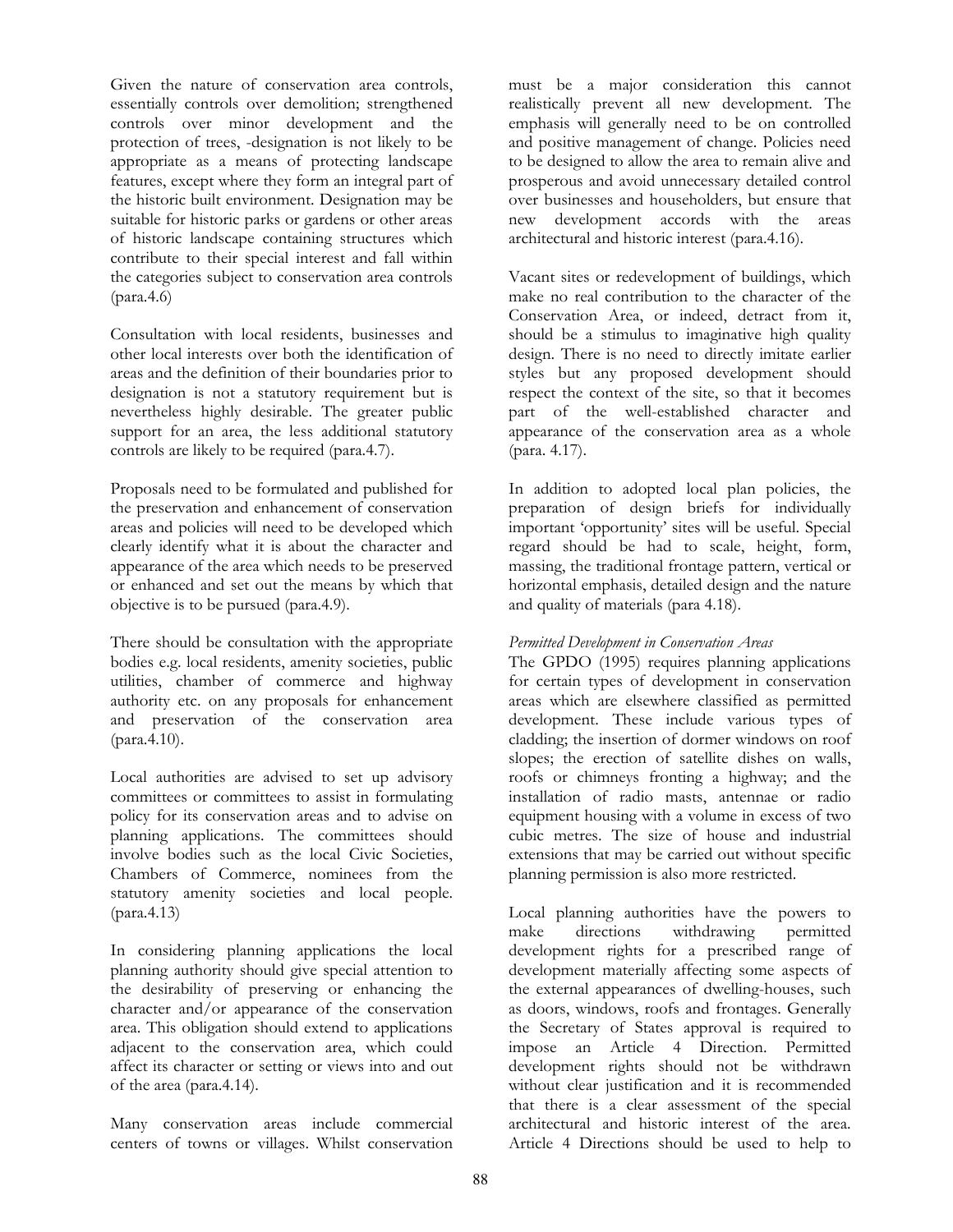protect features that are the key elements of a particular conservation area (paras.4.21–4.24)

# Conservation Area Control over Demolition

In terms of demolition, the presumption should be in favour of retaining buildings, which make a positive contribution to the character or appearance of the conservation area. Proposals to demolish buildings, which are considered to make a positive contribution are assessed against the same broad criteria as proposals to demolish listed buildings (para.4.27)

# Advertisement Control

All outdoor advertisements affect the appearance of the building or the neighbourhood where they are to be displayed and the local planning authority has a duty to pay special regard to the desirability of preserving or enhancing the character and appearance of the conservation area. As many conservation areas include retail and commercial premises, outdoor advertising is essential to commercial activity and the success of local businesses will usually help to maintain buildings in good repair and in having an attractive appearance.

Certain categories of 'deemed consent' advertisements, which may have a significant visual impact, are not permitted for display in a conservation area without the local planning authority's specific consent. Where it is proving impossible to prevent unsuitable or harmful advertisement displays a Direction can be made to justify imposing additional controls (paras.4.31- 4.37).

# Trees in Conservation Areas

Trees are valued features within the town and countryside and make an important contribution to the character of the local environment. Local planning authorities can make adequate provision for the preservation and planting of trees when granting planning permission for the development of land, by a combination of planning conditions and Tree Preservation Orders (TPO) (para.4.38).

Where a tree is subject to a TPO, the local authority's consent must be obtained before it can be cut down, topped or lopped. Where a tree in a conservation area is not subject to a TPO, six weeks written notice must be given to the local authority where cutting down, topping or lopping is proposed. This enables the local authority time to consider making a TPO (para.4.39).

# Transport  $\mathfrak{S}$  Transport Management

Given the visual and physical impact of roads and other highway infrastructure on the character of the Conservation Area, early consultation is recommended between the Planning Authority and the Highway Authority. The overall aim should be to minimise the impact of highway infrastructure on the various elements of the historic environment. (para.s 5.1 to 5.7).

Local Highways Authorities should take measures to protect the historic environment from the worst effects of traffic and they have the powers to create vehicle restricted areas, pedestrian zones etc. They can also introduce traffic calming measures, which may involve chicanes, build outs, gateways, rumble strips, islands etc. However, some designs can be difficult to integrate into an older streetscape and there can be no standard solution. Each feature or device should relate in its design and materials to the overall townscape to ensure that traffic calming reinforces rather than diminishes local character.

# Floorscape and Street Furniture

Traditional stone surfaces to roads and pavements make a vital contribution to the appearance of the conservation area and should be retained wherever possible or re-introduced where there is historical evidence to support their use (para.5.13).

Street furniture of historic or architectural interest, such as pillar-boxes, railings, clocks etc., which add to the local distinctiveness of an area should be preserved or reinstated where appropriate.

Careful consideration should be given to the impact of road signing and unnecessary duplication should be avoided. This and street lighting should be undertaken so as to achieve appropriate materials and location, with the aim of avoiding visual clutter (para.5.16 & 5.17).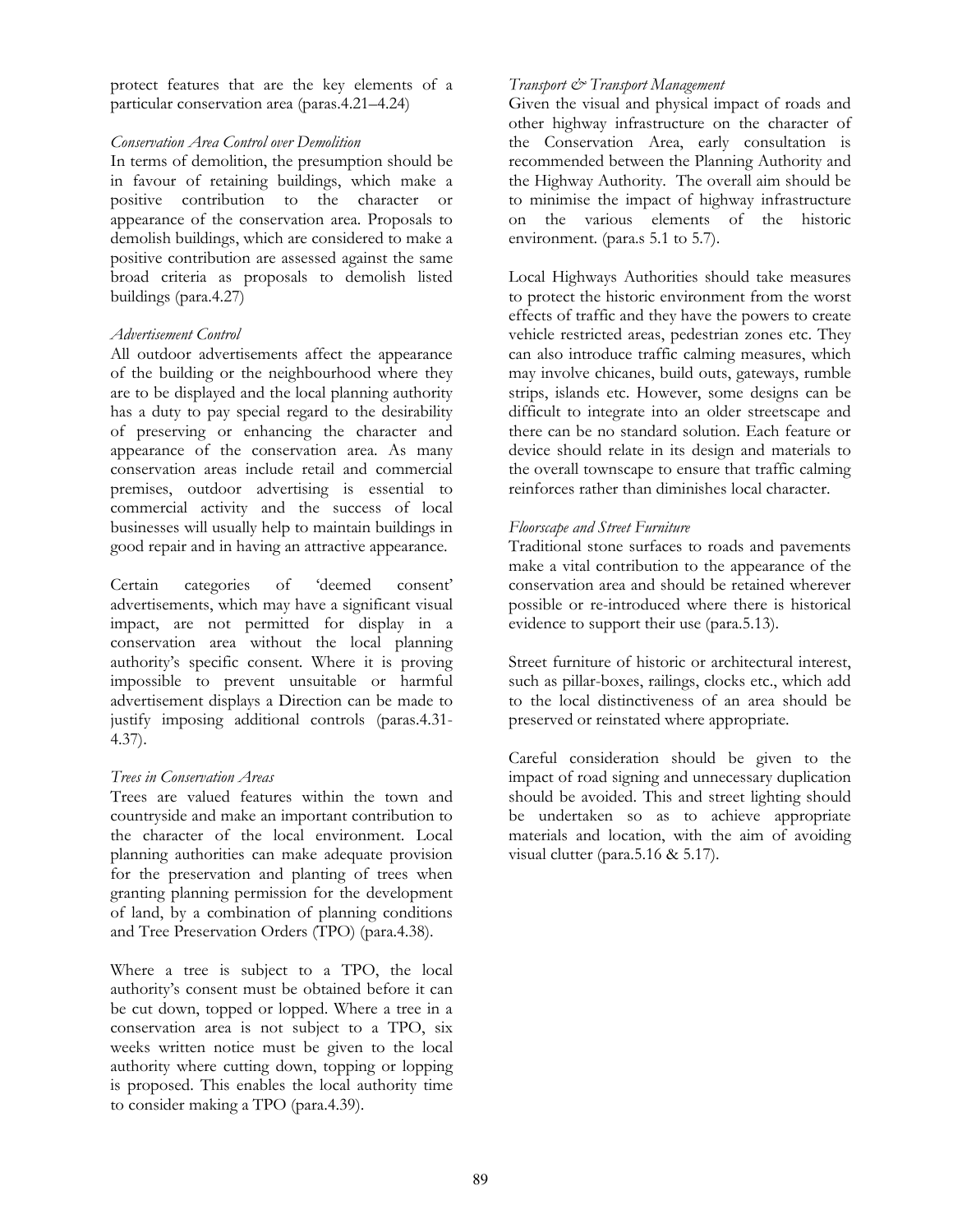#### REGIONAL PLANNING GUIDANCE

# Regional Spatial Strategy for the East Midlands (RSS 8)

The East Midlands Region covers the counties of Derbyshire, Lincolnshire, Northamptonshire and Nottinghamshire and includes the unitary authorities of Derby, Leicester, Nottingham and Rutland. It also represents the spatial element of the East Midlands Integrated Regional Strategy. The Draft Regional Plan (RSS8) provides a broad development strategy for the East Midlands up to 2026.

The main role of the RSS is to provide a strategy within which the local authorities' planning documents and local transport plans can be prepared. It is to be used in conjunction with the Development Plans (DP) and future Local Development Frameworks (LDF) and other strategies prepared by local authorities, as well as for use by other partnership and outside bodies. It identifies the scale and distribution of provision for new housing and priorities for the environment, transport, infrastructure, economic development, agriculture, energy, minerals and waste treatment and disposal.

RSS8 is divided into three main sections :-

- Core Strategy
- Spatial strategy
- Topic Based Priorities

In relation to the natural and built environment, the Strategy aims for a rich, diverse and attractive natural and built environment and cultural heritage and to enhance local distinctiveness.

Its policies relevant to this Appraisal seek to:-

# Promote better design (policy 3)

The layout, design, construction of new development should be constantly improved by:

- The use of design led approaches which take account of local natural and historic character
- Design and construction that minimizes energy uses, uses sensitive lighting, improves water efficiency, reduces waste and pollution, incorporates renewable energy technologies and sustainably sourced materials wherever possible and considers building orientation at the start of the design process.
- Ensuring that all new development is compliant with a BREEAM building assessment rating of at least 'very good' and that all new housing is capable of being adapted to meet the needs of older people in line with 'lifetime homes' standards
- Ensuring that all urban extensions that require Environmental Impact Assessment are operationally 'carbon neutral'.
- Architectural design which is functional, yet which respects the beneficial aspects of local natural and built character.
- Increased densities for new housing in line with national guidance
- Locating and designing access from new development to local facilities on foot, by cycle, or by public transport.
- Highway and parking design that improves both safety and the quality of public space
- Design which helps to reduce crime and the fear of crime, supports community safety, promotes vitality, maintains amenity and privacy and benefits the quality of life of local people; and
- Approaches to design,layout and construction which take account of the need to develop 'green infrastructure' networks and provides for the enhancement of biodiversity and landscape quality.

# Regional priorities for town centers and retail development (policy 21)

Policy 21 seeks for Local Planning Authorities, emda and the Sub-regional Partnerships to work together to promote vitality and viability of existing town centers including those in rural towns. Where centres are under performing action should be taken to promote investment through design led initiatives and the development and implementation of town centre strategies.

#### Protect and enhance the Region's natural and cultural assets (policy 26)

Sustainable development should ensure the protection, appropriate management and protection, appropriate management and enhancement of the Regions natural and cultural heritage. As a result the following principles should be applied :-

The Region's internationally and nationally designated natural and historic assets should receive the highest level of protection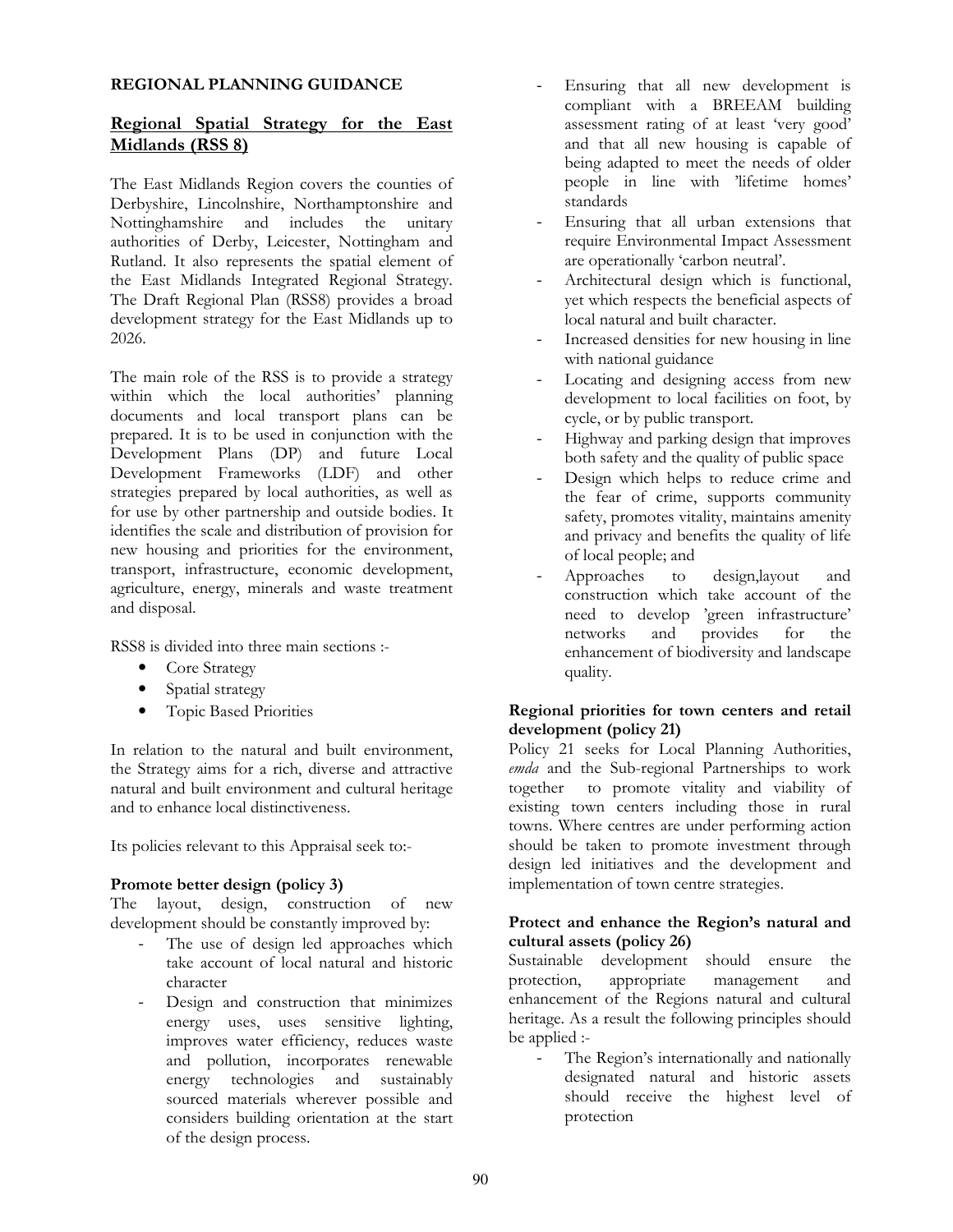- Damage to EU designated Natura 2000 sites will not be permitted
- Damage to other natural or cultural assets should be avoided wherever and as far as possible, recognizing that such assets are usually irreplaceable
- Unavoidable damage must be minimized and clearly justified by a need for development in that location which outweighs the damage that would result;
- Unavoidable damage which cannot be mitigated should be compensated for, preferably in a relevant local context and where possible in ways which also contribute to social and economic objectives
- Overall there should be a net increase in the quality and active management of natural and historic assets across the Region in ways that promote adaptation to climate change and an increase in the net quality of environmental assets generally and
- The Regions best and most versatile agricultural land should be protected from permanent loss or damage.

# Priorities for management and enhancement of the Region's landscape (policy 30)

Policy 30 seeks to:

- Promote the highest level of landscape character protection for the regions nationally designated landscape
- The establishment of criteria based policies in the Local Development Frameworks to ensure that development proposals respect intrinsic landscape character in rural and urban fringe areas; and
- The identification in the LDFs of landscape and biodiversityprotection and enhancement objectives through the integration of Landscape Character assessments with historic and ecological assessments.

It recommends that local planning authorities should prepare comprehensive Landscape Character Assessments to inform the preparation of Local Development Frameworks. [These can also be used to develop Supplementary Planning Documents].

# Regional priorities for the historic environment (policy 31)

The historic environment should be understood, conserved and enhanced, in recognition of its own intrinsic value and its contribution to the Region's quality of life.

Across the Region particularly in areas where growth or regeneration is a priority, development should promote sensitive change of the historic environment.

To achieve this Local planning Authorities should:-

- Identifying and assess the significance of specific historic assets (including their settings)
- Use characterization to understand their contribution to the landscape or townscape in areas of change
- Encourage the refurbishment and reuse of disused or under-used buildings of some architectural or historic merit and incorporating them sensitively into regeneration schemes.
- Promote the use of local building materials
- Recognize the opportunities for enhancing existing tourism attractions and for developing the potential of other areas and sites of historic interest as part of Green Infrastructure.

# Derby & Derbyshire Joint Structure Plan  $(1991 - 2011)$

The Structure Plan is to be replaced in due course by RSS 8. At present the Structure Plan has three main functions:-

- To provide a strategic policy framework for planning and development control by setting out the policies and general proposals for landuse within the area.
- To ensure that provision for development is realistic and consistent with national and regional policy as expressed in Regional Guidance and Planning Policy Guidance notes (PPGs).
- To provide a framework for local plans

The General Development Strategy, based on principles of sustainable development aims to help develop the economy of Derbyshire by providing for its development land needs, while protecting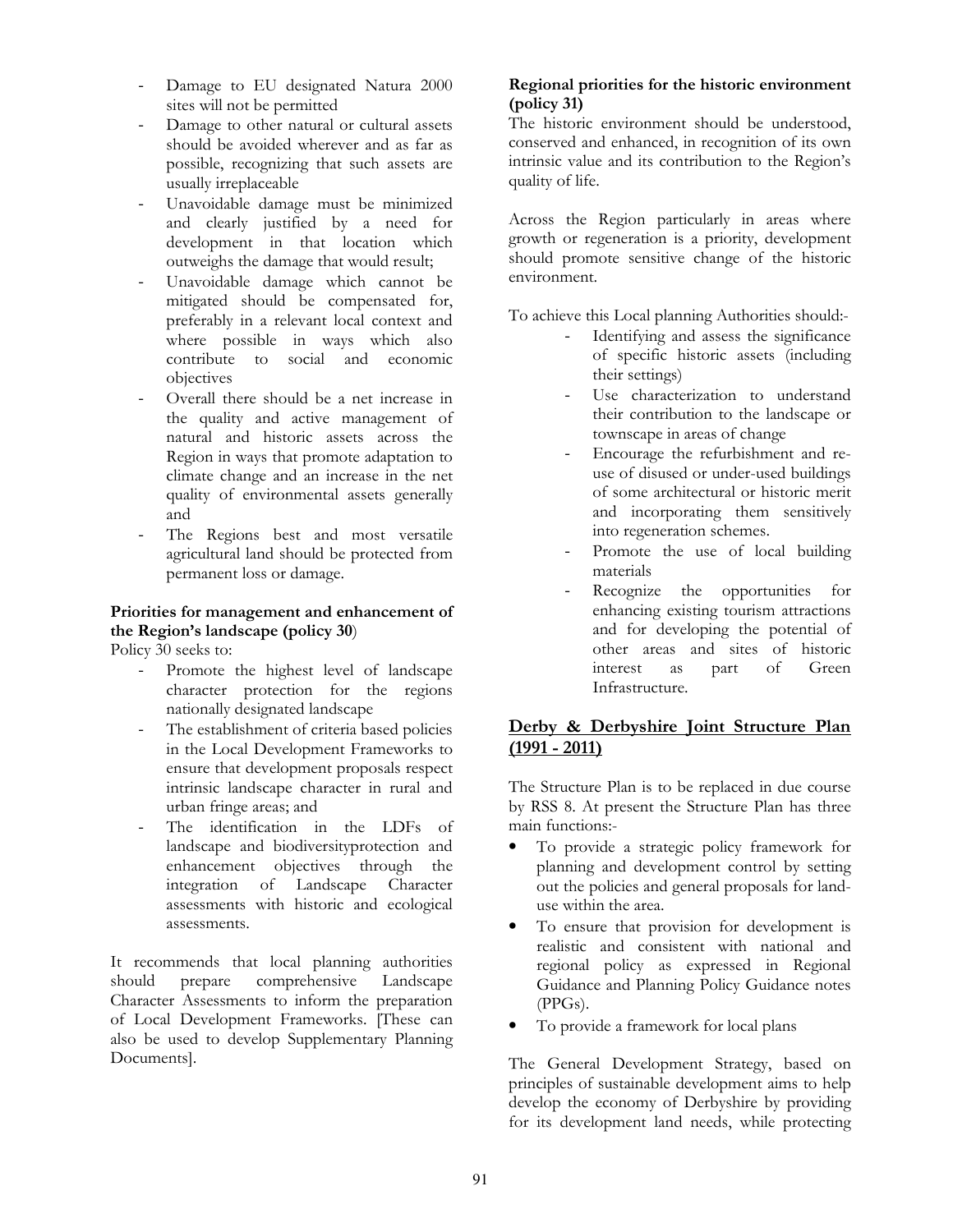what is best in the environment and helping to resolve existing environmental and social problems.

The policies within the Environment section relate to both the natural and built environment. The most relevant to this Appraisal are noted below.

#### Environment Policy 1: Landscape Character.

The character of the landscape is to be conserved and enhanced, as appropriate. Development which would have an unacceptable effect on landscape character and diversity will not be permitted. Where development is permitted, opportunities will be taken to conserve, enhance and restore the local distinctiveness, character and diversity of the landscape.

#### Environment Policy 9: Conservation Areas

This policy identifies that development within conservation areas should have regard to the preservation and enhancement of the special character or appearance of the conservation area and for encouraging its physical and economic regeneration. Planning permission will not be granted for development proposals that would be detrimental to the character, appearance or setting of a designated conservation area.

# Environment Policy 10: Historic Buildings

Listed and other buildings of architectural or historic interest should be retained in-situ and protected from inappropriate alteration and unsympathetic development that would harm their character or setting. The re-use, adaptation or change of use of buildings of architectural or historic interest will be permitted only where this would ensure their preservation without the loss of character and without detriment to local amenity or landscape quality.

#### Environment Policy 12: Archaeological and other Heritage Features

Development on or adjacent to archaeological or other heritage features will be considered against the need to ensure their preservation in-situ, conservation, interpretation and where appropriate investigation.

# Environment Policy 14: Sites and Features of Nature Conservation

Development will take full account of its likely impact on nature conservation value. In particular development will not be permitted where it may have an adverse impact on an area designated or proposed for designation as being of international (Special Protection Area, RAMSAR site, Special

Areas of Conservation) or national (Site of special Scientific Interest, National Nature Reserve) importance for nature conservation unless there are no alternative solutions and there are imperative overriding reasons.

# Environment Policy 16: Trees and Woodland

Measures will be taken to protect important individual, groups or areas of trees, hedgerow and woodland, including the making of tree preservation orders and to ensure that management and felling proposals take account of the landscape character, natural heritage, amenity and recreational significance of woodland and are compatible with conservation and recreational policies. Provision is to be made for the planting of trees and woodland through the use of tree planting schemes and conditions on planning applications. In all cases, measures will be taken to ensure that tree planting takes account of landscape character, natural and built heritage considerations.

# Environment Policy 17: Design Quality

Development should be of a high quality design. Attention will be given to the appropriateness and sensitivity of proposals in relation to the character of a locality. Planning permission will not be granted for proposals for new development that would be detrimental to the local distinctiveness of the area. A design statement may be required for development proposals. This should explain the relationship of the design principles to the surrounding environment and identify the locally distinctive elements.

Policies other than the Environment Policies in the Structure Plan will be relevant to Matlock Bank.. However they are not recorded here, where the emphasis is on the built and natural environment of the Conservation Area.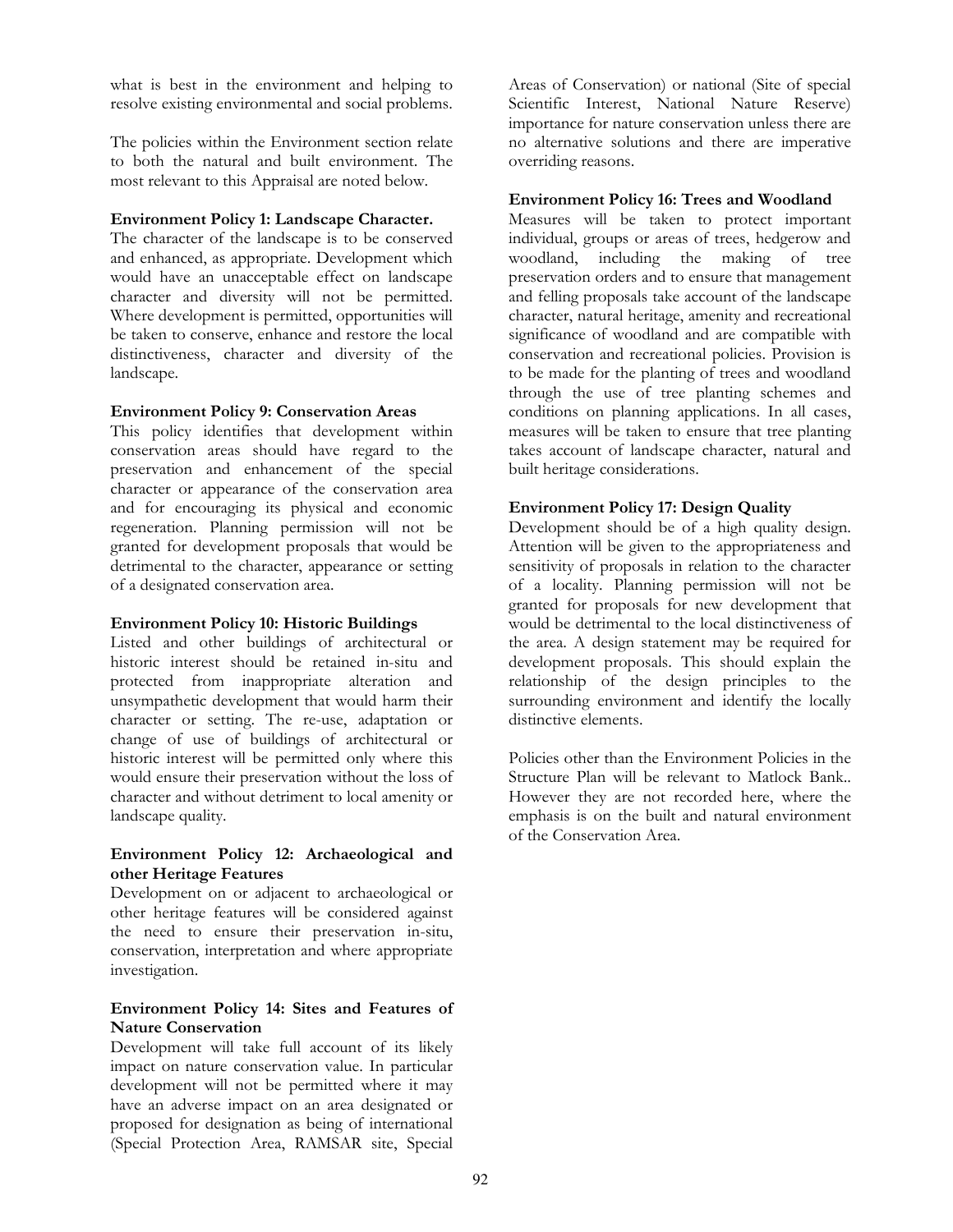#### LOCAL PLANNING GUIDANCE

# Derbyshire Dales Local Plan (Adopted Nov 2005)

 The adopted Local Plan reinforces the view that the quality of the environment, natural and manmade, is an asset to be conserved. It realizes that this can be viewed as a major constraint to development, but that it also offers great opportunities for development to be conceived in harmony with it. Positive conservation policies coupled with a development strategy are needed, so that aims to meet real needs and encourage sustainable realistic developments in conjunction with the environment, are achieved.

The policies below can be found within the Natural, Historic and Built Environment section. The most relevant to this Appraisal are noted below.

#### Policy NBE2

#### Sites of National Importance for Nature **Conservation**

Planning permission for development within or likely to have a direct or indirect adverse impact upon a National Nature Reserve or Site of Special Scientific Interest will only be granted if it cannot be accommodated elsewhere and there are overwhelming benefits resulting from development which would outweigh any harm caused to their national nature conservation value.

Where necessary the Council will impose conditions or seek to negotiate a Section 106 Obligation to secure appropriate mitigation and / or compensatory measures to protect and enhance the nature conservation interests of the site.

#### Policy NBE3.

#### Other Sites Of Importance For Nature Conservation

Planning permission for development within or likely to have a direct or indirect adverse impact upon any other site important for nature conservation including Derbyshire Wildlife Sites, Regionally Important Geological Sites or Local Nature Reserves will only be granted if it can be clearly demonstrated that there are benefits resulting from the development which would outweigh the harm caused to the nature conservation value of the site. Where necessary the Council will impose conditions or seek to negotiate a Section 106 Obligation to secure appropriate

mitigation and/or compensatory measures to protect and enhance the nature conservation interests of the site.

#### Policy NBE4

#### Protecting Features or Areas of Importance to Wild Flora and Fauna

Planning permission for development within, or likely to have an adverse impact upon the integrity or continuity of areas or features of importance to wild flora and fauna, will not be granted unless it can be clearly demonstrated that there are benefits resulting from development which would outweigh the importance of the feature to wild flora and fauna.

Where appropriate the Council will impose conditions or seek to negotiate a Section 106 Obligation to secure appropriate long term management, mitigation and  $\int$  or compensatory measures to protect and enhance the importance of the area or feature to wild flora and fauna

#### Policy NBE6

# Trees And Woodlands

Planning permission will only be granted for development likely to have a direct or indirect adverse impact upon trees and woodlands if it can be demonstrated that the justification for the development outweighs their importance for the nature conservation or amenity value. Where any trees are lost as part of a development proposal the Council will impose conditions or seek to negotiate a Section 106 Obligation to replace those that are lost on the basis of three replacements for each one lost.

# Policy NBE7

#### Features Important in the Landscape

Planning permission will only be granted for development likely to have an adverse impact upon landscape features such as hedgerows, walls, streams and ponds, where it can be demonstrated that the justification for the development outweighs their importance to the character and appearance of the immediate and wider landscape. In appropriate circumstances the Council will impose conditions or seek to negotiate a S106 Obligation to safeguard the long-term protection and management of such features.

#### Policy NBE8

#### Landscape Character

Planning permission will only be granted for development that protects or enhances the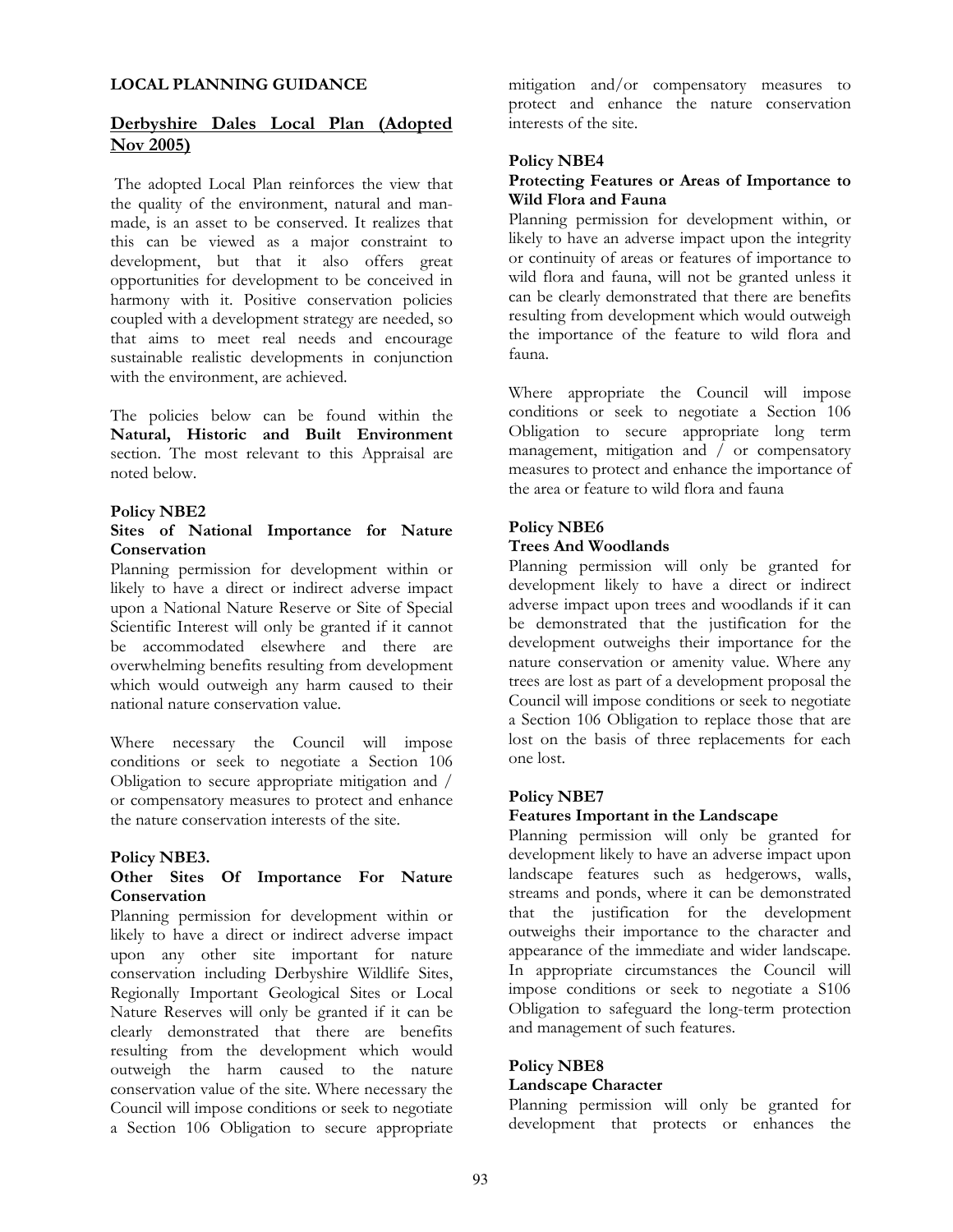character, appearance and local distinctiveness of the landscape.

# Policy NBE16

#### Development Affecting A Listed Building

Planning permission for development will only be granted where it does not have an adverse impact upon the special character or setting of a listed building.

# Policy NBE17

#### Alterations And Extensions To A Listed Building

Planning permission for development involving alterations or extensions to listed buildings will only be granted where;

- (a) the historic form of the building is retained and;
- (b) any architectural or historically important elements of the building, are retained in largely unaltered form; and
- (c) the proposed design, materials, scale and detailing does not have an adverse impact the character and appearance of the listed building

#### Policy NBE18

# Conversion And Changes Of Use Of A Listed Building

Planning permission for the conversion and/or change of use of a listed building will be granted provided that;

- (a) the original use is no longer appropriate or viable and;
- (b) if the proposed use is not the original use, it is appropriate to the status of the listed building
- (c) the proposal will protect the listed building and its setting

# Policy NBE19

#### Demolition Of Listed Buildings

Planning permission for development involving the demolition of a listed building will only be granted where;

- (a) the building is wholly beyond economic repair and:
- (b) it can be demonstrated that every possible effort has been made to continue its current use or find a compatible alternative use that would allow for the retention of the listed building and;
- (c) the application is accompanied by a redevelopment scheme for the site, the

merits of which would outweigh the loss of the listed building.

The Council will impose conditions or seek to enter into a Section 106 Obligation to ensure the implementation of the redevelopment scheme at the earliest possible opportunity following demolition of the listed building.

# Policy NBE21

#### Development Affecting A Conservation Area

Planning permission for development proposals within or adjacent to a conservation area will be granted provided that they preserve or enhance the character or appearance of the area.

#### Policy NBE22

#### Shop Fronts in Conservation Areas

Planning permission for the replacement of a shop front within a Conservation Area will only be granted where:-

(a) the existing shop front has little or no architectural and / or historic value or does not make a contribution of the Conservation Area

or ;

(b) it can be demonstrated that a shop front or architectural and / or historic value or that makes a contribution to the character of the Conservation Area is wholly beyond repair and restoration.

and ;

(c) the design and appearance of the new shop front preserves or enhances the character or appearance of the Conservation Area.

# Policy NBE24

# Archaeological Sites And Heritage Features

Planning permission will not be granted for development likely to disturb or have an adverse impact upon Scheduled Ancient Monuments or other nationally important archaeological remains or their setting

Planning permission for development likely to disturb or have an adverse impact upon other important archaeological or heritage features, or their setting will only be granted where it can be demonstrated that;

- (a) the feature can be preserved in-situ, or;
- (b) where in-situ preservation is not feasible mitigation measures can be put in place that minimises any adverse impact upon the feature and its setting.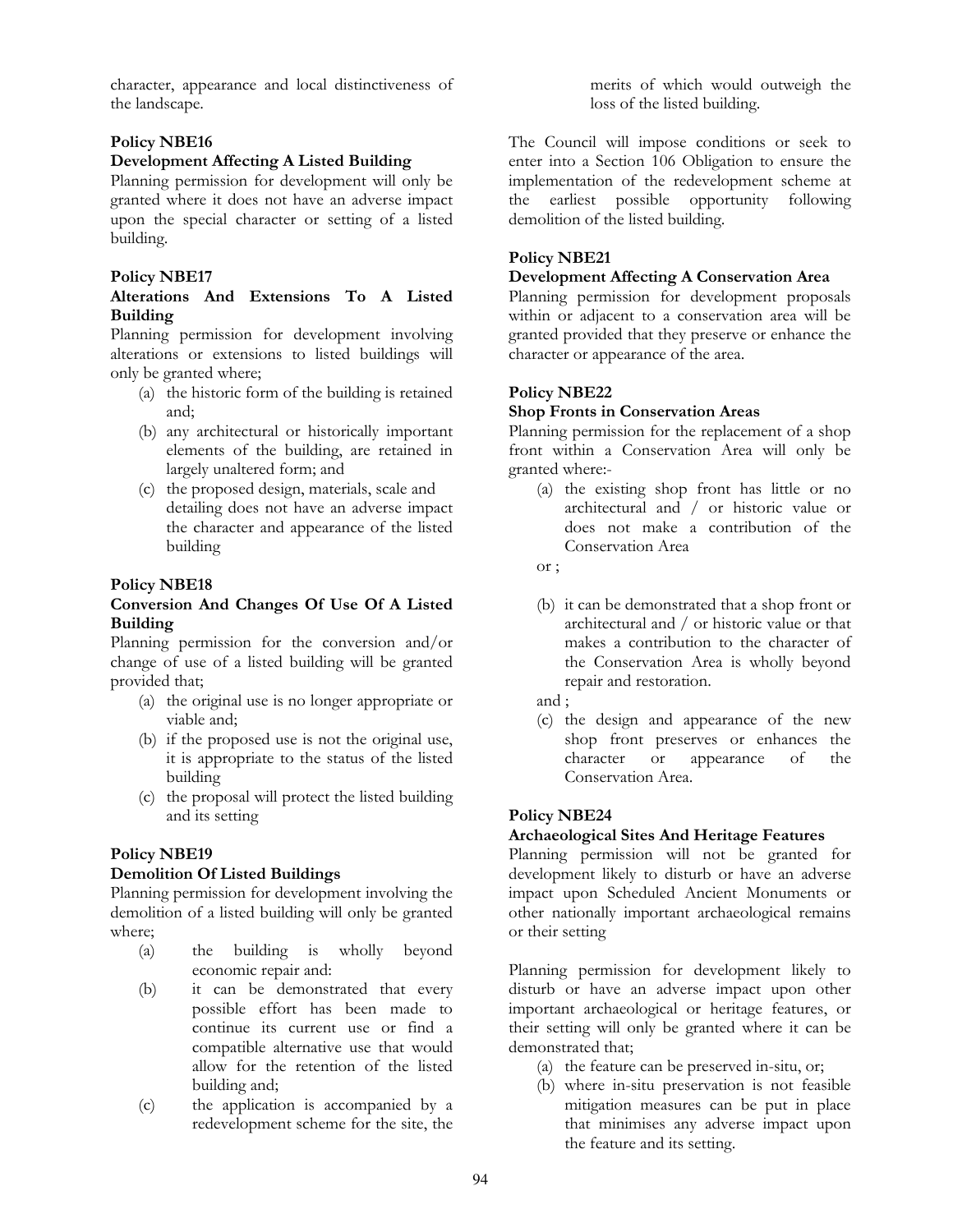Where appropriate the Council will impose conditions or seek to negotiate a Section 106 Obligation to ensure appropriate investigation and recording, before and during development.

# Policy NBE26

#### Landscape Design In Association With New Development

In determining applications for planning permission the Council will consider whether there is a need for the submission, implementation and maintenance of a scheme of landscaping to ensure that the proposed development would integrate with or enhance its surroundings.

Where this is considered to be necessary appropriate conditions will be imposed on any planning permission.

Other policies in the Derbyshire Dales Adopted Local Plan will be relevant to Matlock Bank, although they are not all recorded here, where the emphasis is on the built and natural environment of the Conservation Area. Other relevant policies include:-

Strategic Framework policies especially SF1 (Development within Settlement Framework Boundaries) and SF2 (Protection of Important Open Spaces).

Housing policies especially H9 (Design and Appearance of New Housing).

Economic & Development Policies especially EDT6 (Conversion and Re-use of Buildings for Industrial and Business Development within Settlement Frameworks), EDT8 (Design and Appearance of New Industrial and Business premises) and EDT18 (Tourist Accommodation within the Settlement Frameworks of Market Towns and Other Settlements).

Town Centre and Retailing policies especially S1 (Retail development in the Town Centres), S6 (The Design and appearance of Shops and Commercial premises), S7 (Shopfront Security) and S10 (Development in Local shopping Centres).

# Transportation policies

# Infrastructure and Community Facilities policies

Leisure and recreation policies especially L9 (Safeguarding public rights of way)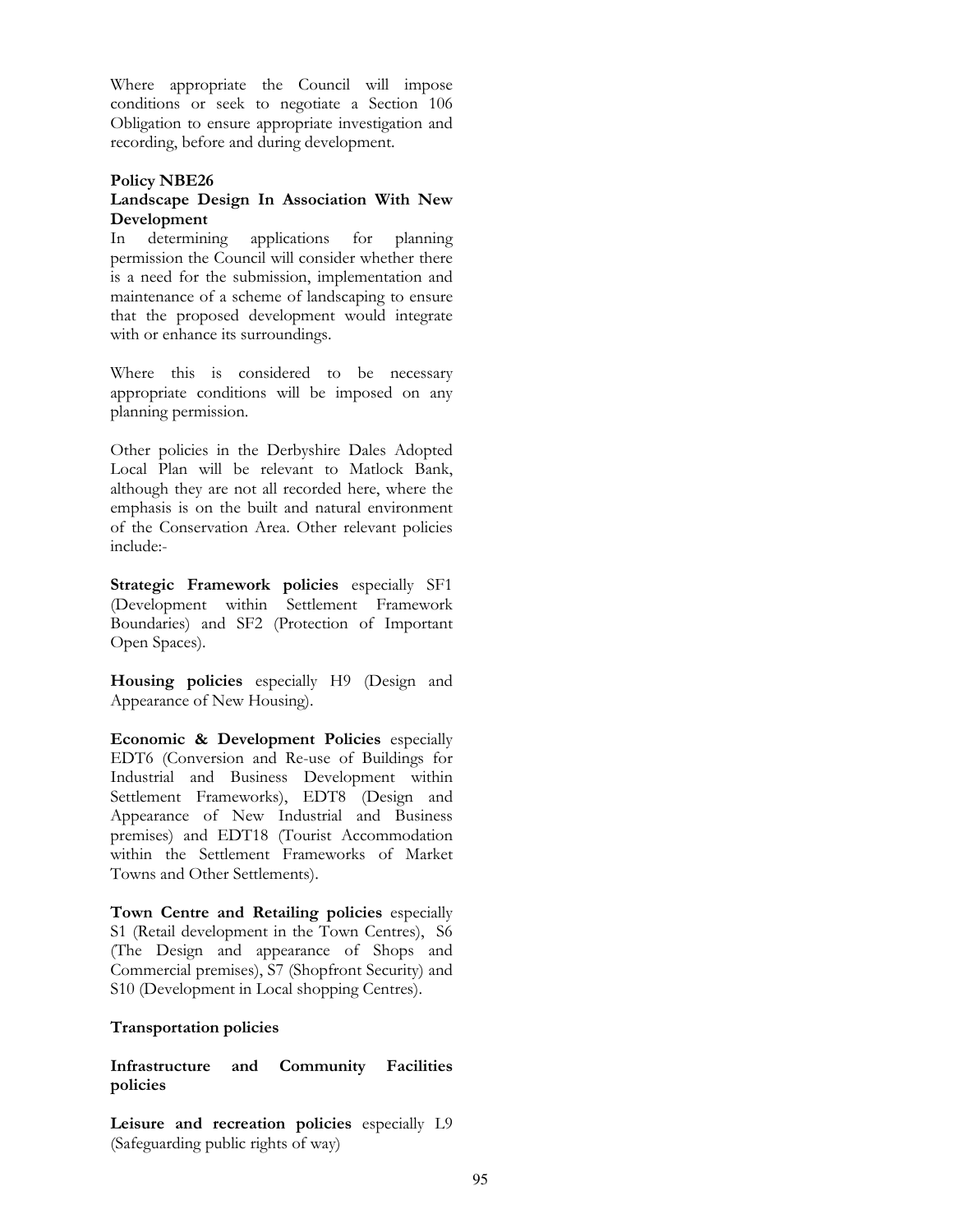# LEGISLATION

Conservation area designation has always had minimal impact on the individual and successive governments have always sought to ensure that the rights of individuals within conservation areas are not overly constrained, as compared with individuals outside of protected areas. However, erosion of historic fabric within conservation areas over the years has led to some additional controls being made available to protect the overall environment. Conservation area consent is required for the total (or substantial) demolition of a building. Following the outcome of the Shimizu case, various works that would previously have constituted partial demolition are not now subject to consent, despite their removal having a potentially detrimental effect on the character or appearance of the area e.g. removal of chimneys, architectural detail etc.

#### Development

Town & Country Planning (General Permitted Development Order) 1995 indicates the rights of an individual to act without the need for a planning approval. However, some of these rights are withdrawn, or are more limited in their application in conservation areas and national parks, than elsewhere. The following indicate constraints within a conservation area that are 'additional' to normal planning requirements:-

- House extensions must not exceed 50cubic metres or 10% of the original dwelling house, -whichever is the greater, - up to a maximum of 115 cubic metres
- Cladding a house with stone, artificial stone, timber, plastic or tiles
- Roof alterations or additions
- Planning permission is required for the provision, alteration or improvement of a building within a conservation area which exceeds 10 cubic metres.
- Satellite antennae must not be placed on a chimney, on a building which exceeds 15 metres in height, or on a wall which both fronts and is visible from a highway.

# Trees

Under the Town and Country Planning Act 1990 (Section 211), subject to range of exceptions, anyone proposing to cut down, top or lop a tree in a conservation area is required to give six weeks notice to the local planning authority. This provides the local authority with the opportunity for bringing the tree under their general control by

making a tree preservation order in respect of it. Penalties for contravention are similar to those relating to tree preservation orders.

#### Conservation Area Consent

Conservation Area Consent is required for the substantial or total destruction of a building, in a conservation area, greater than 115 cubic metres. Consideration is given as to whether the building makes a positive contribution to the character and appearance of the Conservation Area. Conservation Area Consent is also required for the demolition of walls, fences and other means of enclosure where planning permission would be required for their construction.

#### Article 4 Directions

It is recognized that in some conservation areas, the above criteria only provide limited measures and additional controls may be desirable. The General Planning Development Order (GPDO) therefore allows the local authority to introduce Article 4 Directions (under the provision of Paragraph 4 of the GPDO) to withdraw further rights in relation to features, which are considered to be of particular significance in the area. Items which can be brought under additional control include:-

- Alteration to a dwelling-house (this could include external windows)
- Roof slopes and materials
- External doors/porches
- Ancillary buildings
- Hard surfaces, e.g. drives and hardstandings
- Satellite antennae
- Gates, walls, fences
- Removal of chimneys
- Painting

If it is considered that there is a particular threat to the character or appearance of a conservation area from inappropriate 'permitted development', the local planning authority will give consideration to the establishment of an Article 4 Direction (under the provisions of the Town and Country Planning Act 1990) to bring specified aspects of permitted development under control. Normally it is recommended that any Article 4 Direction should be reviewed every five years.

Any potential new Directions would be the subject of a full public consultation exercise with local residents and the Parish Council.